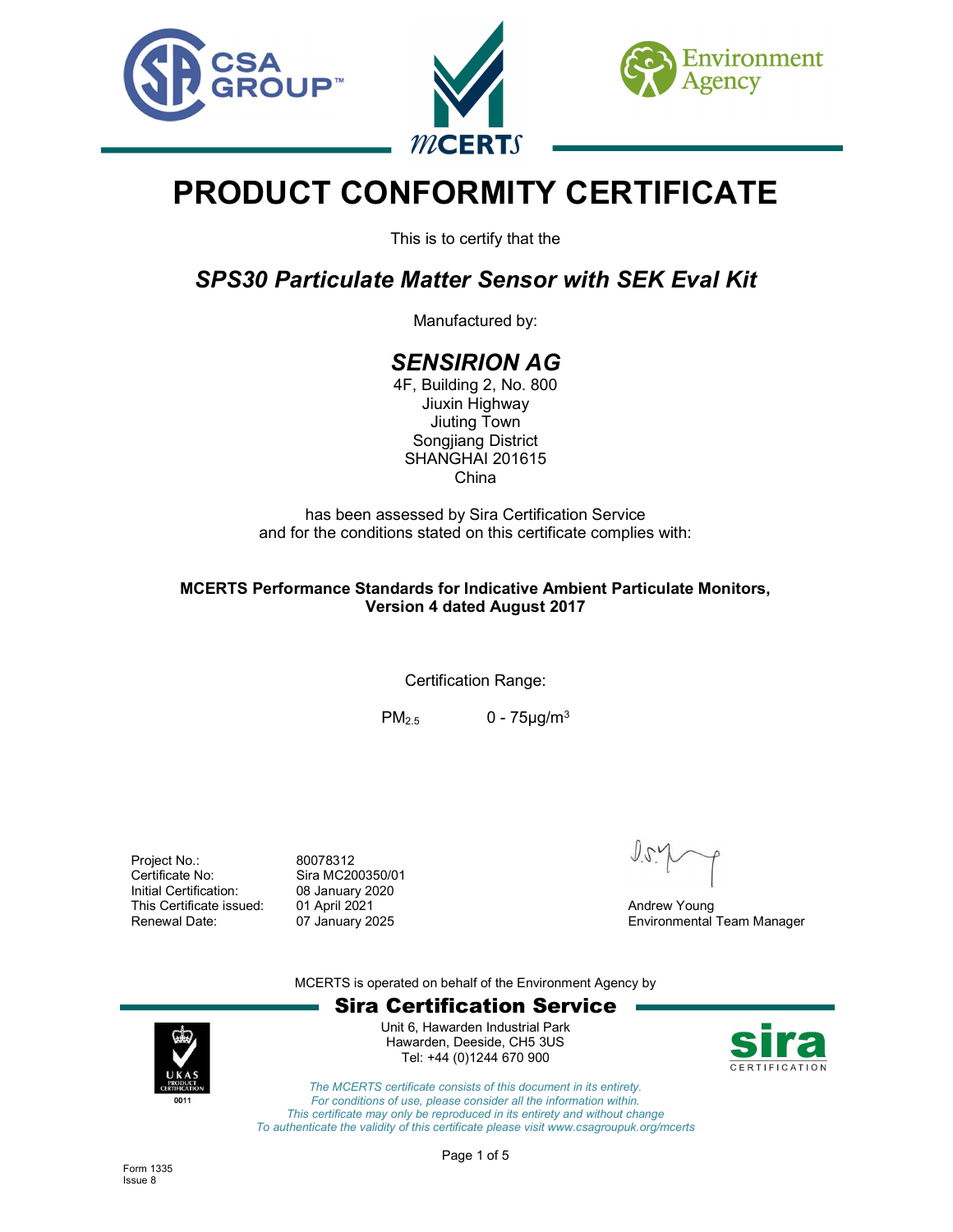





## Certificate Contents

# Approved Site Application

Any potential user should ensure, in consultation with the manufacturer, that the monitoring system is suitable for the intended application. For general guidance on monitoring techniques refer to the Environment Agency Monitoring Technical Guidance Notes available at www.mcerts.net

The indicative dust monitoring analyser(s) can be operated in one of two ways:

For qualitative measurements: Providing qualitative measurement data for the analysis of particulate pollution trends, and source identification studies based for example on pollution roses etc. Such application can rely on instrument factory calibration only.

For quantitative measurements: Providing measurement data with the uncertainty defined for indicative instruments (±50%), as specified by the Air Quality Directive (2008). This can be achieved on condition that each instrument used for measurement has been calibrated on the specific site where monitoring is taking place against a standard reference method for a period of two weeks and the resulting slope and intercept have been used for instrument calibration. Using non-standard filters and procedures for this purpose is not acceptable. To maintain the validity of data this calibration has to be repeated at least every twelve months or when the instrument is moved to a different site. Consistent results of the calibration may lead to less frequent repetition of the calibration process, in agreement with a competent authority, such as the Environment Agency or other Environmental regulator.

They cannot be used as a substitute for continuous ambient air quality monitoring systems (CAMs) employed in national air quality monitoring networks for the EU Air Quality Directive

This certificate may only be reproduced in its entirety and without change To authenticate the validity of this certificate please visit www.csagroupuk.org/mcerts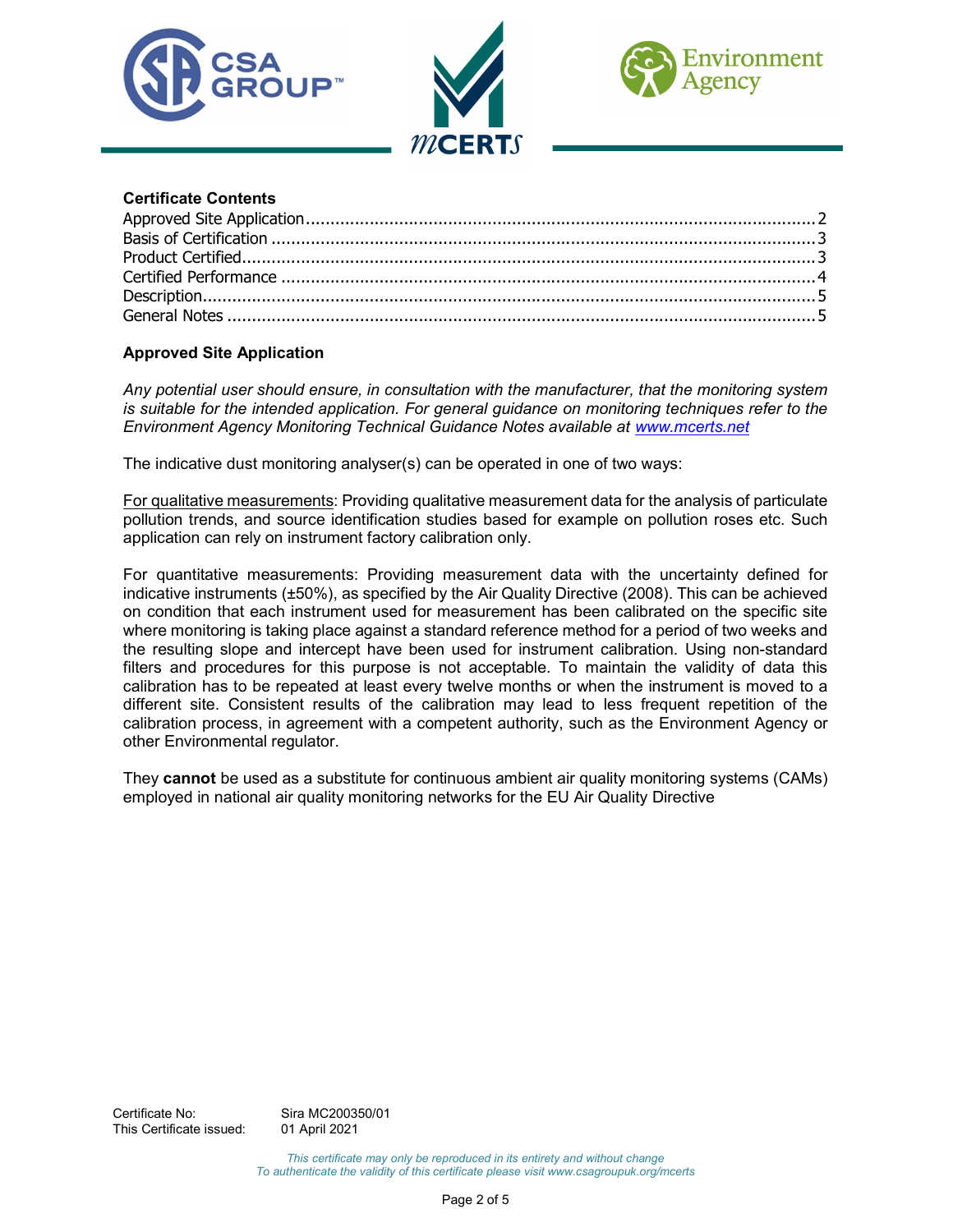

#### Basis of Certification

This certification is based on the following Test Report(s) and on Sira's assessment and ongoing surveillance of the product and the manufacturing process:

MCERTS Report 80010867 dated 25/11/2019

#### Product Certified

The measuring system consists of the following parts:

- SPS30 Particulate Matter Sensor(including fan, laser and photodiode)
- SEK-SPS30 USB Sensor Evaluation Kit

The measuring system is a modular, sensor-based system and would require an enclosure, with a specification for the enclosure.

This certificate applies to all instruments fitted with firmware version 1.0 and manufactured date 28/11/2019 onwards.

This certificate may only be reproduced in its entirety and without change To authenticate the validity of this certificate please visit www.csagroupuk.org/mcerts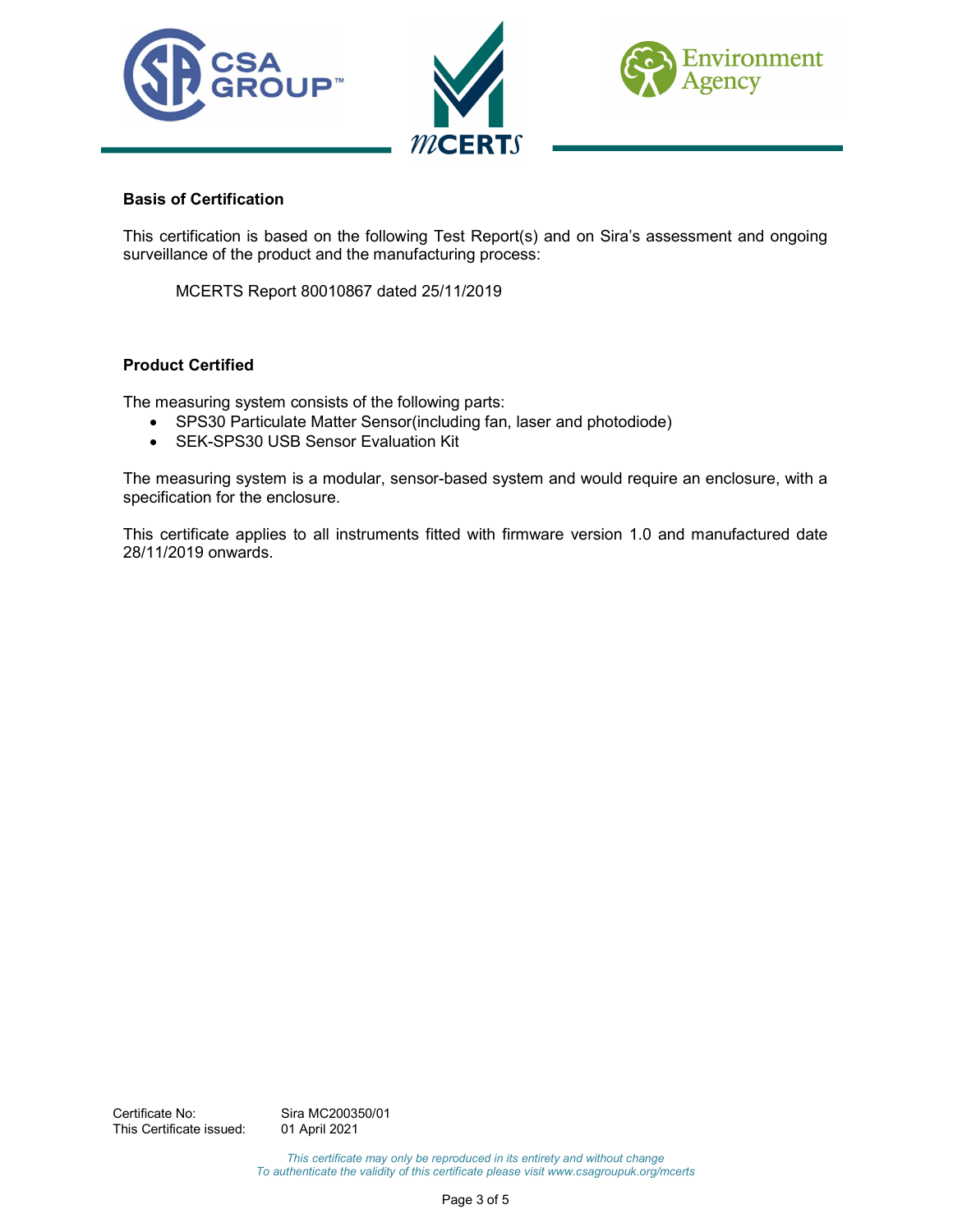





# Certified Performance

| Test                                                                                                             | Result                      | <b>MCERTS</b><br>specification                                                |
|------------------------------------------------------------------------------------------------------------------|-----------------------------|-------------------------------------------------------------------------------|
| Consistency of the sample volumetric flow                                                                        | Pass                        | Remain constant within ±3% of<br>rated value                                  |
| Tightness of the sampling system                                                                                 | Pass                        | Leakage not to exceed 2% of<br>sampled volume                                 |
| Intra-instrument uncertainty for the reference<br>method                                                         | 1.73 $\mu$ g/m <sup>3</sup> | $≤5\mu g/m3$                                                                  |
| Intra-instrument uncertainty for the candidate<br>method                                                         |                             |                                                                               |
| All data (125)                                                                                                   | $0.22 \,\mu g/m^3$          | $≤5\mu g/m3$                                                                  |
| $≥18 \mu g/m3$                                                                                                   | $0.54 \mu g/m^3$            |                                                                               |
| ≤18 µg/m <sup>3</sup>                                                                                            | $0.15 \,\mu g/m^3$          |                                                                               |
| Highest resulting uncertainty estimate comparison<br>against data quality objective<br>(Measurement Uncertainty) | 8.9%                        | WCM≤Wdqo<br>Measured uncertainty defined as<br>50% for indicative instruments |
| Maintenance Interval                                                                                             | >Two weeks<br>Note 1        | >Two weeks                                                                    |

Note 1: No maintenance was required over the 4 month field trial in an urban location